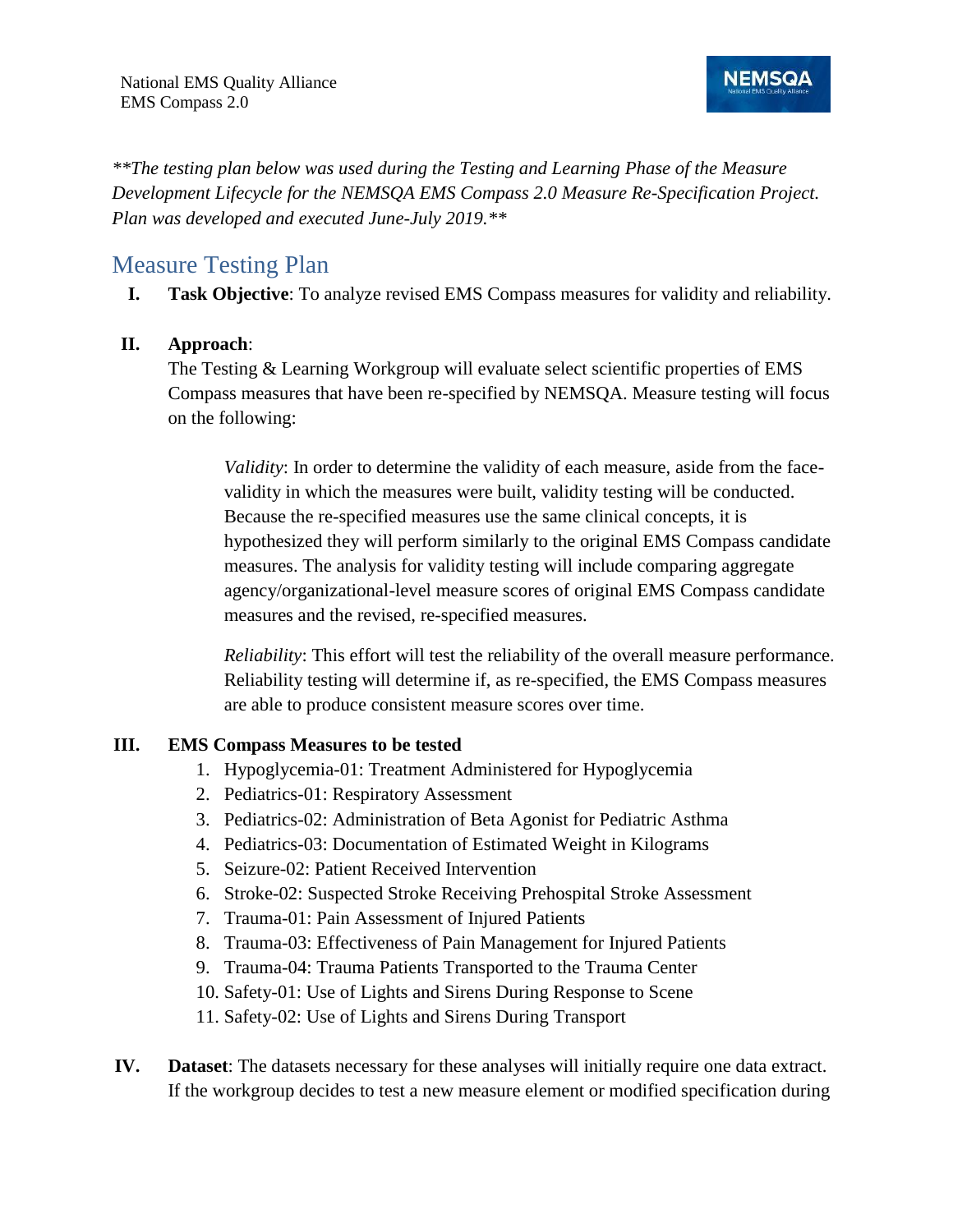the testing period, based on results of the first extract/analysis, additional extractions will be necessary. The data set and extract should be limited to the specified timeframe.

*Percentile Report*: Testing partners are asked to provide aggregate percentile reports for each measure, detailing  $10^{th}$ ,  $25^{th}$ ,  $50^{th}$ , and  $90^{th}$  percentiles using their 2018 data sets. Each percentile report should include aggregate data for all EMS encounters meeting inclusion criteria for each of the measures, or a random, statistically significant sample of encounters. In addition to the percentiles, testing partners are asked to include number of agencies/entities, number of EMS encounters, minimum, maximum, median, mean, and standard deviation on the data report.

Consistent with appropriate data use and privacy, extracts will not include Personal Health Information (PHI).

**V. Data Management**: The analysis dataset will be stored on a single, secure workstation belonging to the American College of Emergency Physicians. No attempt will be made to identify individual patients, providers, or agencies.

#### **VI. Deliverables**:

1. *Presentation*: A presentation of results will be prepared and delivered to the NEMSQA Measure Development Committee on 8/5/2019.

#### **VII. Key Considerations:**

- 1. Each testing partner will provide a complete dataset including aggregate data, as requested. No datasets will include identifying information.
- 2. Publication and Dissemination of overall results of testing will be at NEMSQA's discretion; however, individual data, measure scores, or calculations provided by testing partners will not be released.
- 3. This effort should be considered early testing and it is recommended that additional testing be completed after the re-specified measure set has been deployed for one year.

#### **VIII. Timeline**: This testing work will be conducted over a seven-week period

| Week (date indicates start of each work week) | 6/10 | 6/17 |  | $6/24$   $7/1$   $7/8$   $7/15$   $7/26$ | 7/29 |
|-----------------------------------------------|------|------|--|------------------------------------------|------|
| Finalize scope of work and testing plan       |      |      |  |                                          |      |
| <b>Extract datasets</b>                       |      |      |  |                                          |      |
| Conduct initial analysis                      |      |      |  |                                          |      |
| Implement potential specification changes (if |      |      |  |                                          |      |
| necessary)                                    |      |      |  |                                          |      |
| Conduct additional analysis (if necessary)    |      |      |  |                                          |      |
| Prepare technical report and presentation     |      |      |  |                                          |      |

#### **IX. Project Team:**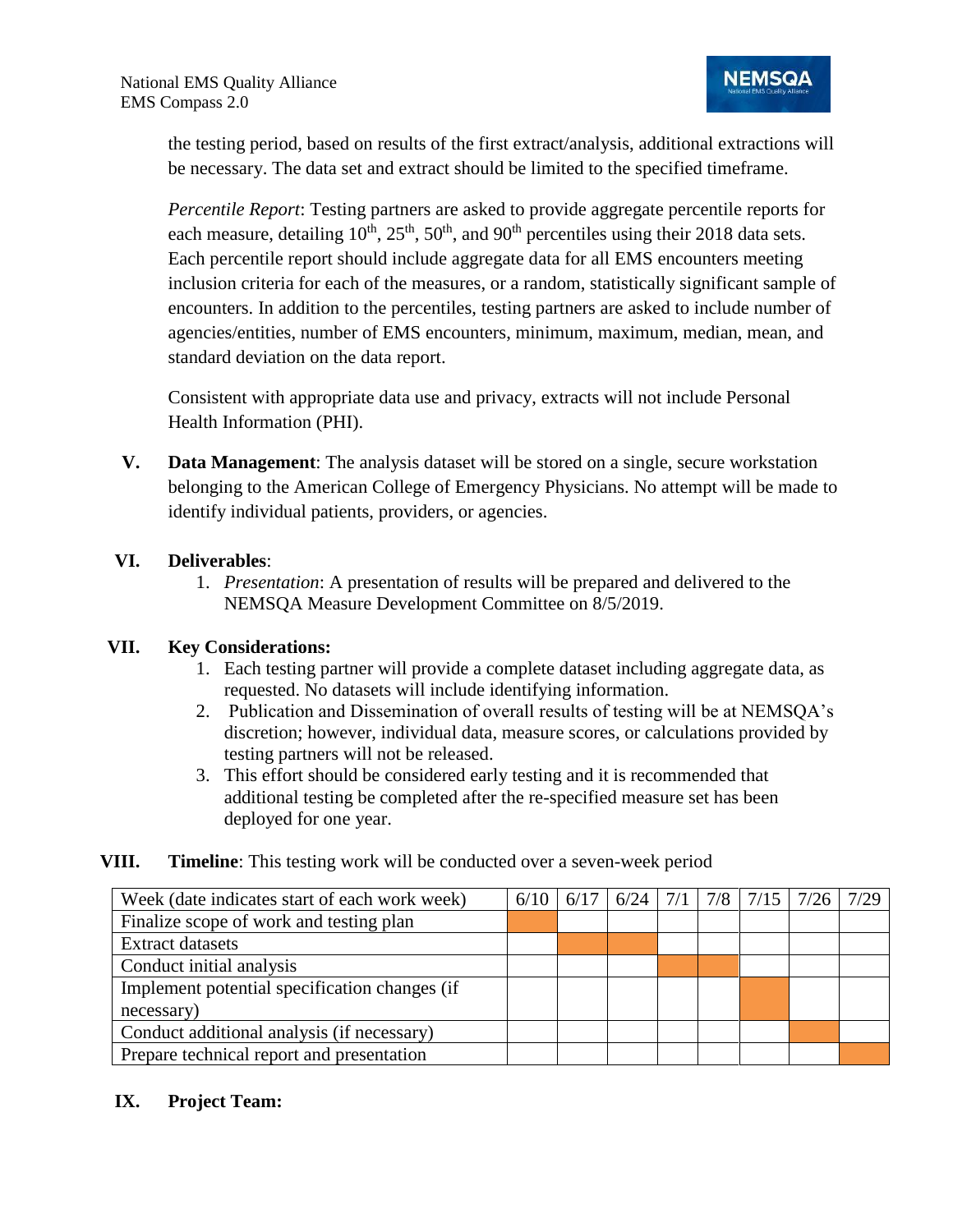*Testing & Learning Workgroup*: includes both NEMSQA members and representatives from testing partners. Workgroup members include experts in the fields of EMS, quality, informatics, and measurement. The Testing  $&$  Learning workgroup will provide data, insights, and technical assistance throughout the project.

*Michael Redlener, MD*: is an EMS physician and NEMSQA Board of Trustee member who is overseeing the entire EMS Compass review and re-specification project. *Kelly Burlison, MPH***:** will serve as the staff lead for this project, ensuring the project meets its milestones according to timeline, conducting analytics, and developing the final deliverables.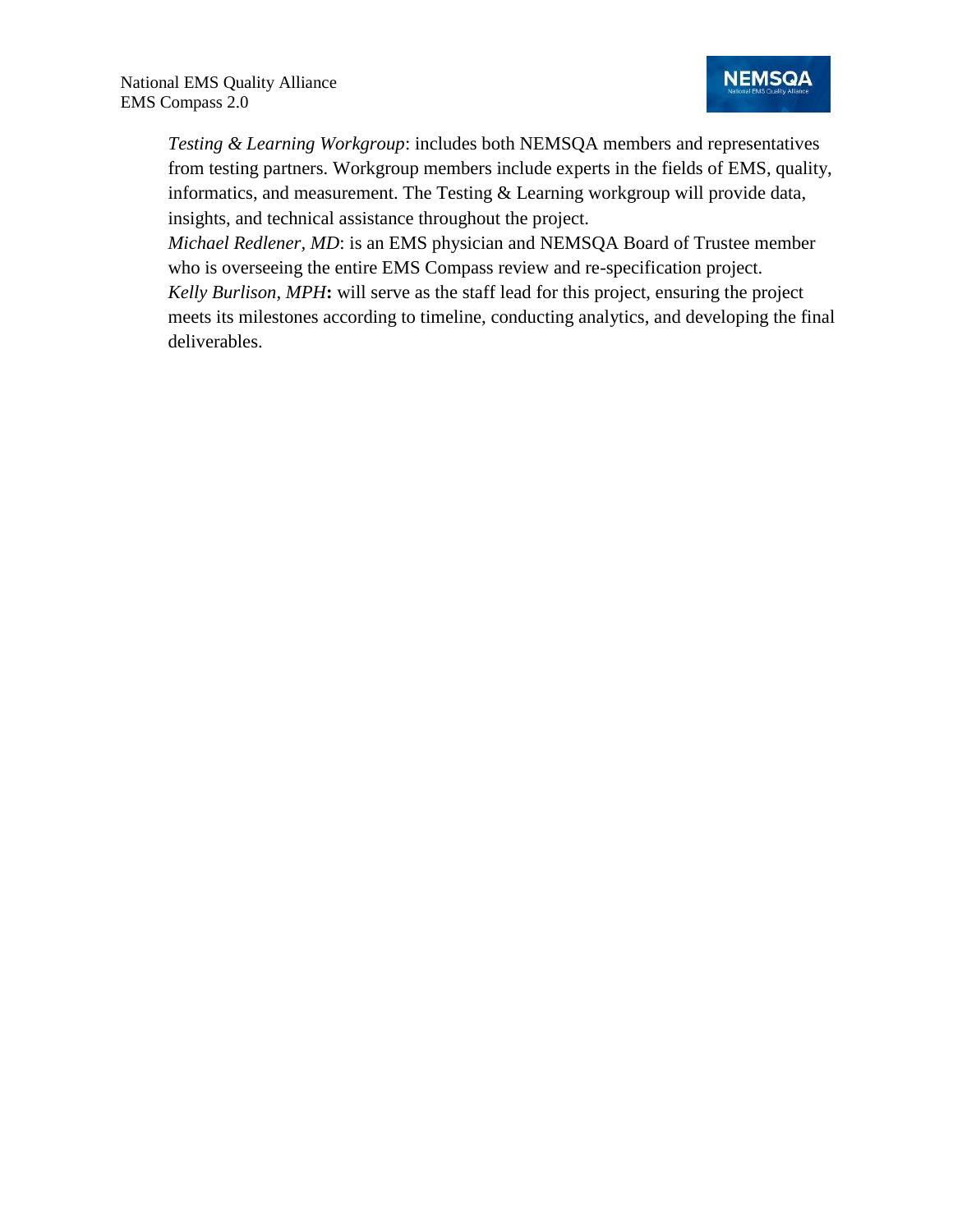National EMS Quality Alliance EMS Compass 2.0

# Testing Results

Below, data tables and charts are displayed, as available, that illustrate reliability and validity results for the re-specified EMS Compass Measures. While the measure testing plan was well laid out, limitations were faced during the testing period: such as the ability of some testing partners to provide data, the lack of certain data elements in the NEMSIS research dataset (considered a testing partner), and the strict, limited timeframe in which testing was conducted. However, the testing period did provide insightful results that were able to be tested. All measures that were able to be tested, proved to be reliable and valid.

Even though this round of testing produced positive results, NEMSQA intends to continue testing in 2020, after a full year of data have been collected.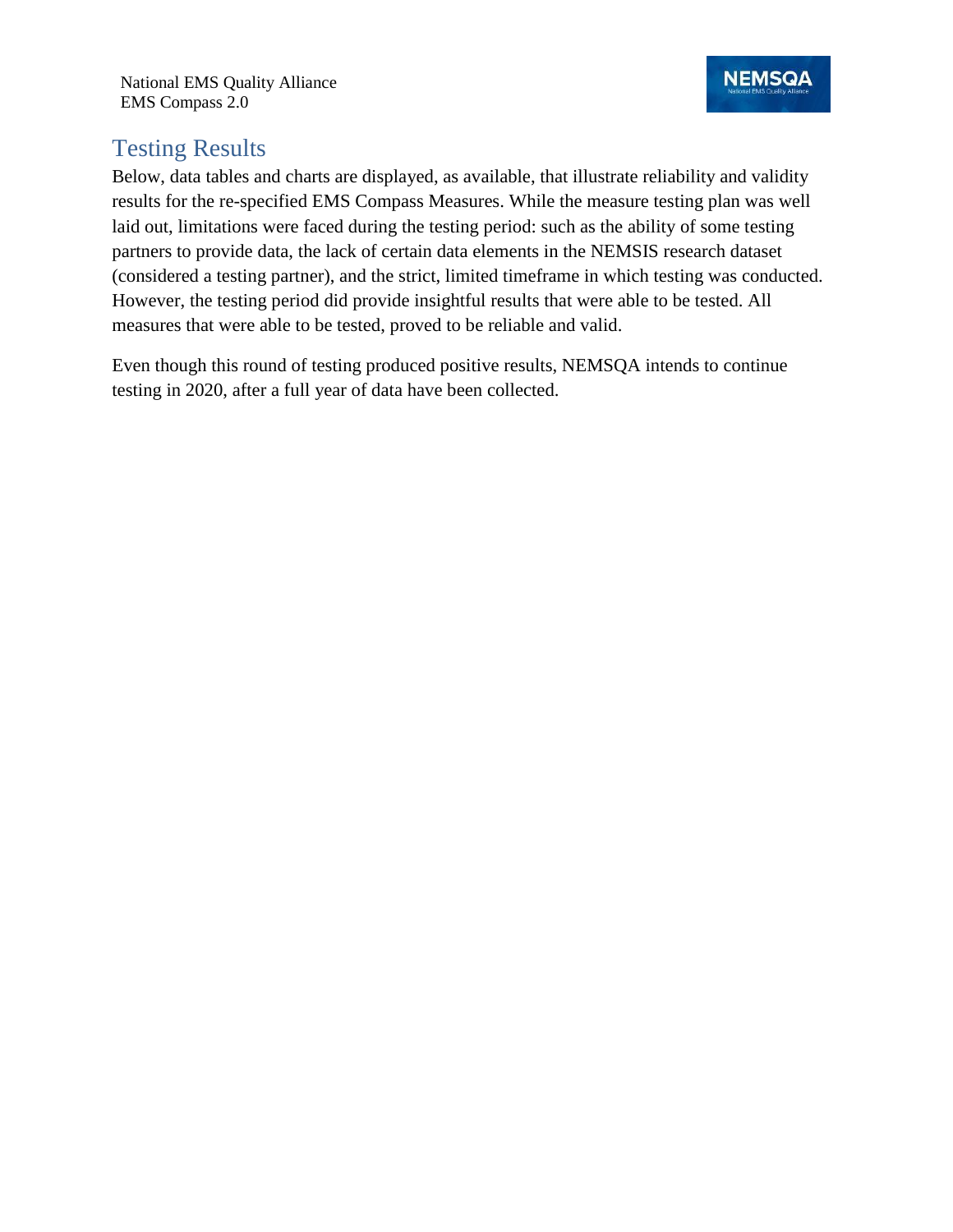| Hypoglycemia-01 |                  |             |                      |         |  |  |  |
|-----------------|------------------|-------------|----------------------|---------|--|--|--|
| <b>Month</b>    | <b>Numerator</b> | Denominator | <b>Measure Score</b> | Z-Score |  |  |  |
| $Jan-17$        | 31               | 52          | 59.62%               | $-2.07$ |  |  |  |
| Feb-17          | 30               | 40          | 75.00%               | $-0.06$ |  |  |  |
| $Mar-17$        | 33               | 42          | 78.57%               | 0.4     |  |  |  |
| Apr-17          | 27               | 34          | 79.41%               | 0.51    |  |  |  |
| $May-17$        | 35               | 43          | 81.40%               | 0.77    |  |  |  |
| $Jun-17$        | 56               | 65          | 86.15%               | 1.4     |  |  |  |
| Jul-17          | 58               | 77          | 75.32%               | $-0.02$ |  |  |  |
| Aug-17          | 65               | 89          | 73.03%               | $-0.32$ |  |  |  |
| $Sep-17$        | 82               | 103         | 79.61%               | $-0.54$ |  |  |  |

# **Hypoglycemia-01: Reliability**

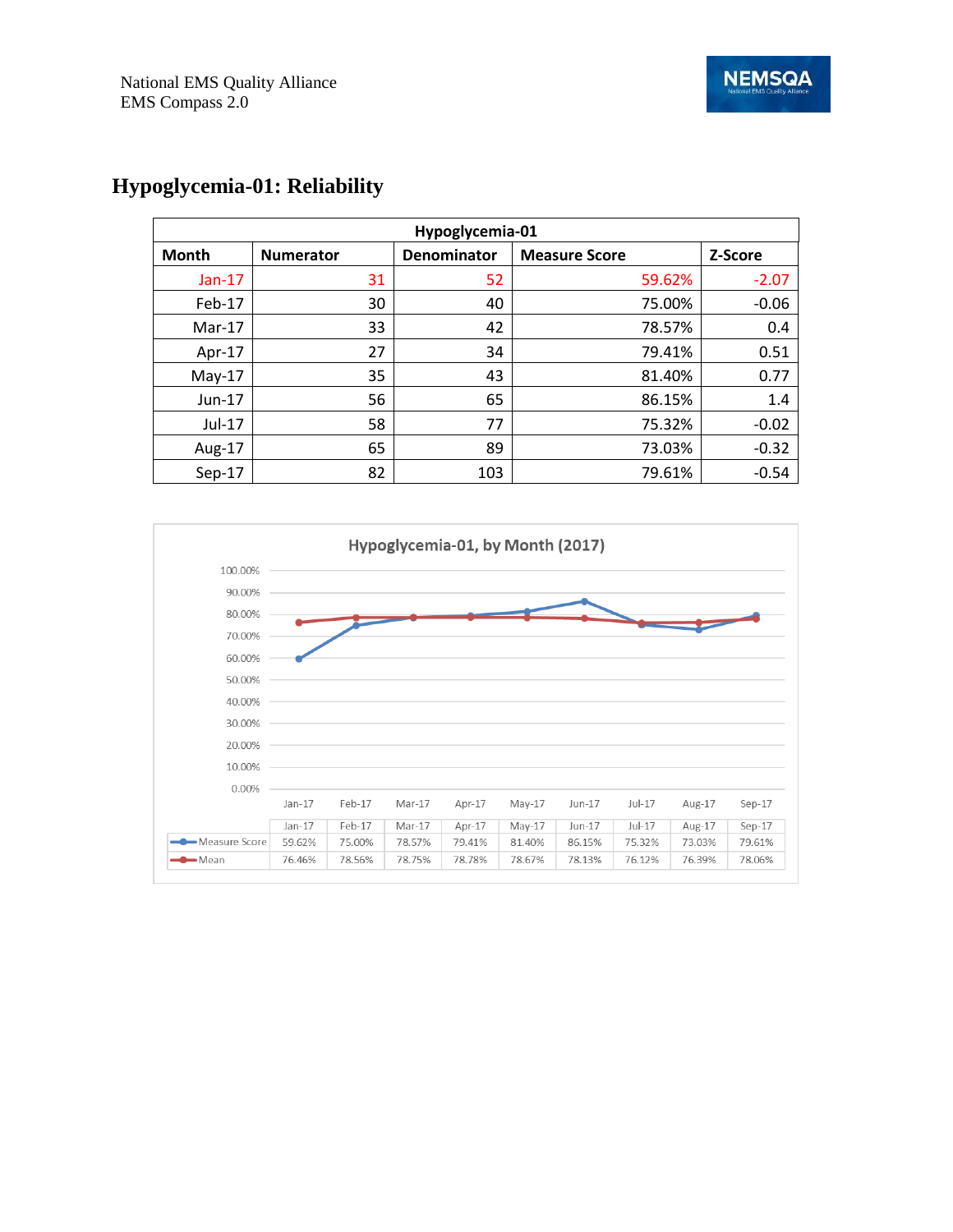# **Hypoglycemia-01: Validity**

| Hypoglycemia-01: Measure Validity                                        |     |     |             |         |  |  |
|--------------------------------------------------------------------------|-----|-----|-------------|---------|--|--|
| Sites/Specs<br><b>Std Dev</b><br><b>Measure Score</b><br>Mean<br>Z-Score |     |     |             |         |  |  |
| Orig. Specs - Partner A                                                  | 51% | 58% | 0.163351523 | $-0.41$ |  |  |
| Orig. Specs - Partner B                                                  | 46% | 58% | 0.163351523 | $-0.73$ |  |  |
| New Specs - Partner C                                                    | 76% | 58% | 0.163351523 | 1.14    |  |  |

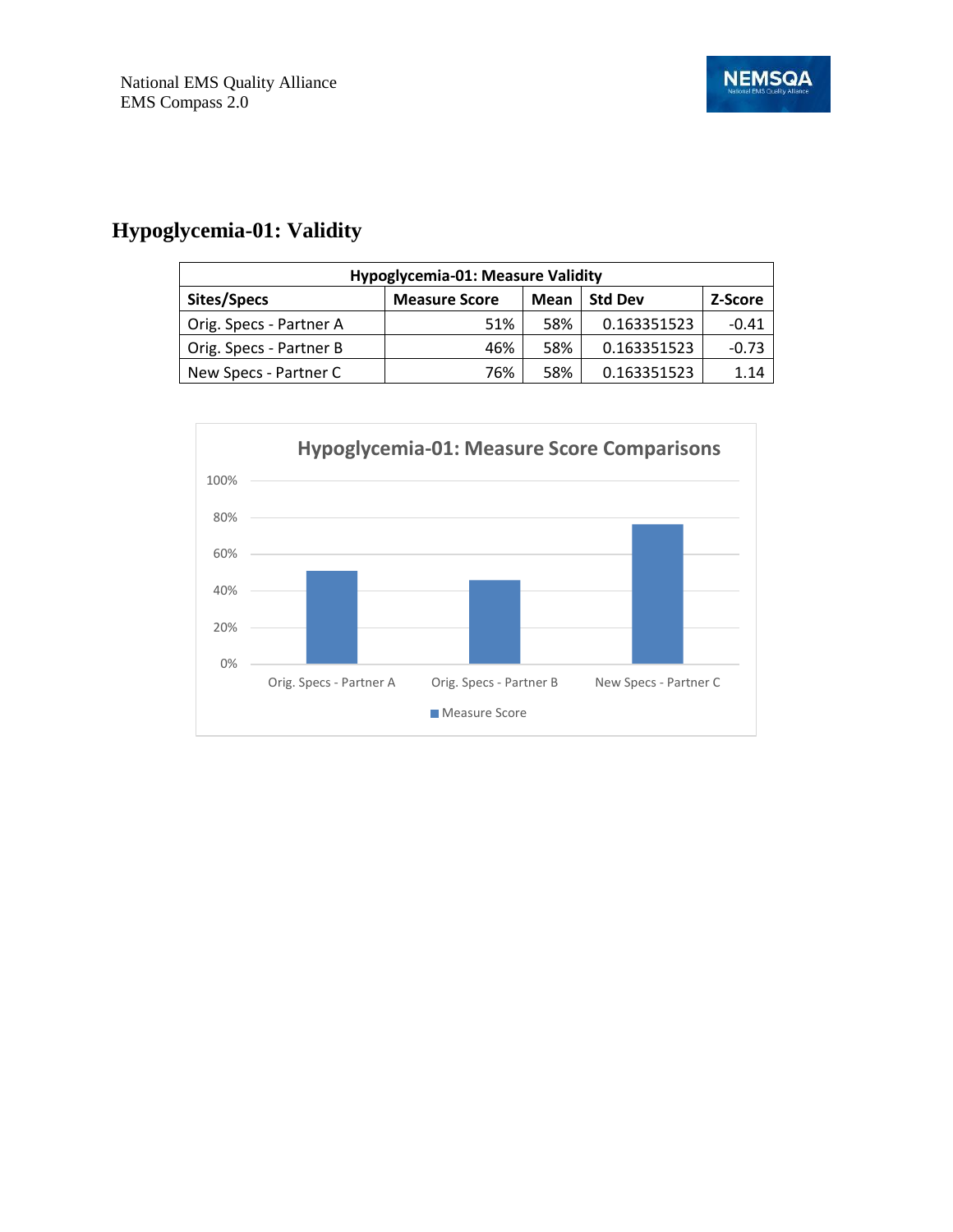| <b>Pediatrics-01: Measure Reliability</b> |                  |                    |                      |             |                           |         |  |  |
|-------------------------------------------|------------------|--------------------|----------------------|-------------|---------------------------|---------|--|--|
| <b>Month</b>                              | <b>Numerator</b> | <b>Denominator</b> | <b>Measure Score</b> | <b>Mean</b> | <b>Standard Deviation</b> | Z-Score |  |  |
| $Jan-17$                                  | 94               | 353                | 26.63%               | 36.07%      | 0.039914242               | $-2.31$ |  |  |
| Feb-17                                    | 101              | 271                | 37.27%               | 36.07%      | 0.039914242               | 0.29    |  |  |
| $Mar-17$                                  | 88               | 248                | 35.48%               | 36.07%      | 0.039914242               | $-0.23$ |  |  |
| Apr-17                                    | 88               | 223                | 39.46%               | 36.07%      | 0.039914242               | 0.81    |  |  |
| $May-17$                                  | 94               | 245                | 38.37%               | 36.07%      | 0.039914242               | 0.55    |  |  |
| $Jun-17$                                  | 52               | 135                | 38.52%               | 36.07%      | 0.039914242               | 0.81    |  |  |
| Jul-17                                    | 45               | 128                | 35.16%               | 36.07%      | 0.039914242               | $-0.23$ |  |  |
| Aug- $17$                                 | 61               | 177                | 34.46%               | 36.07%      | 0.039914242               | $-0.49$ |  |  |
| $Sep-17$                                  | 77               | 196                | 39.29%               | 36.07%      | 0.039914242               | 0.81    |  |  |

# **Pediatrics-01: Reliability**

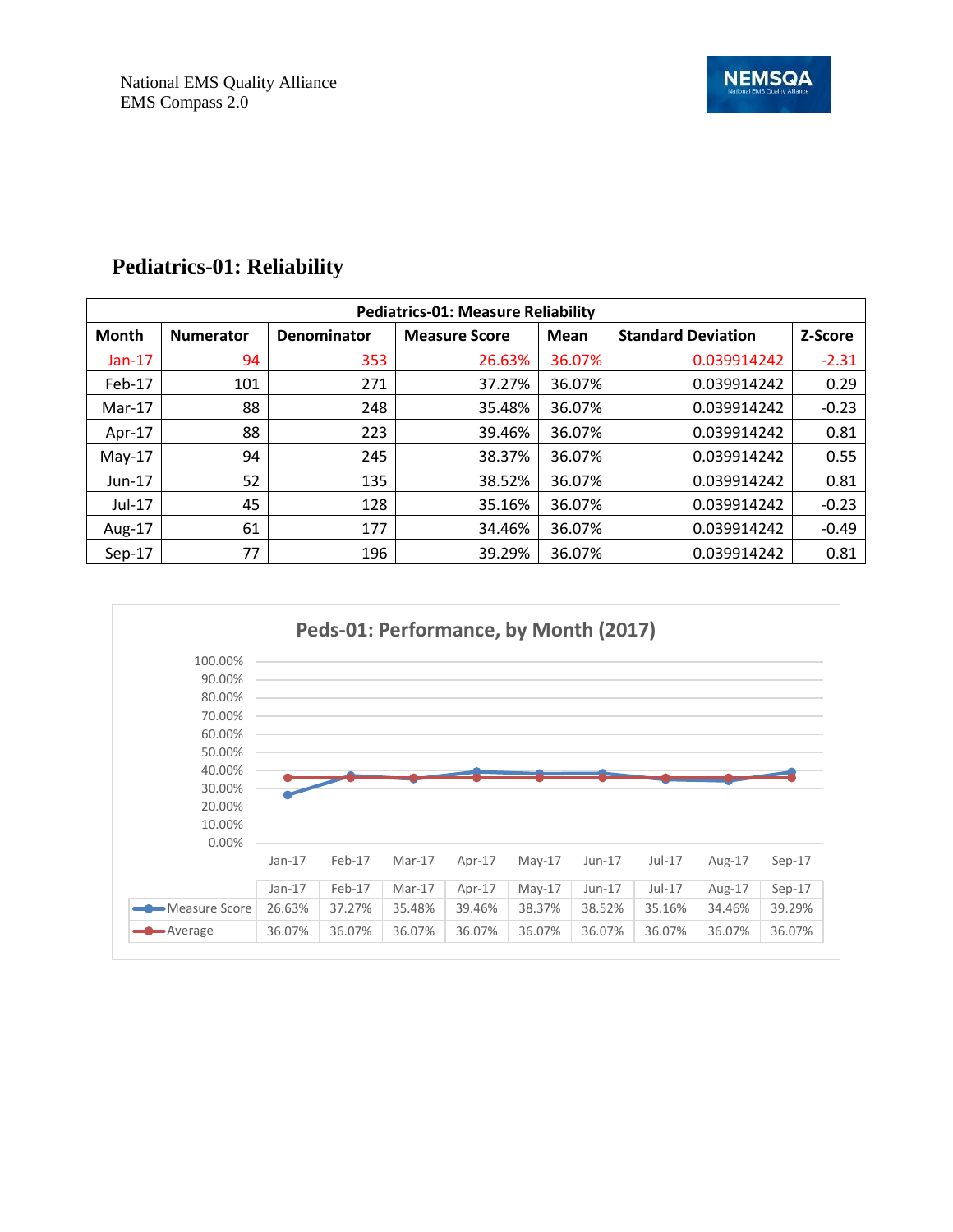# **Pediatrics-01: Validity**

| <b>Pediatricsc-01: Measure Validity</b>                                  |        |                 |             |         |  |  |
|--------------------------------------------------------------------------|--------|-----------------|-------------|---------|--|--|
| Sites/Specs<br><b>Std Dev</b><br><b>Measure Score</b><br>Mean<br>Z-Score |        |                 |             |         |  |  |
| Orig. Specs - Partner A                                                  |        | 34.31%   57.82% | 0.012020815 | 0.71    |  |  |
| New Specs - Partner C                                                    | 32.61% | 57.82%          | 0.012020815 | $-0.71$ |  |  |

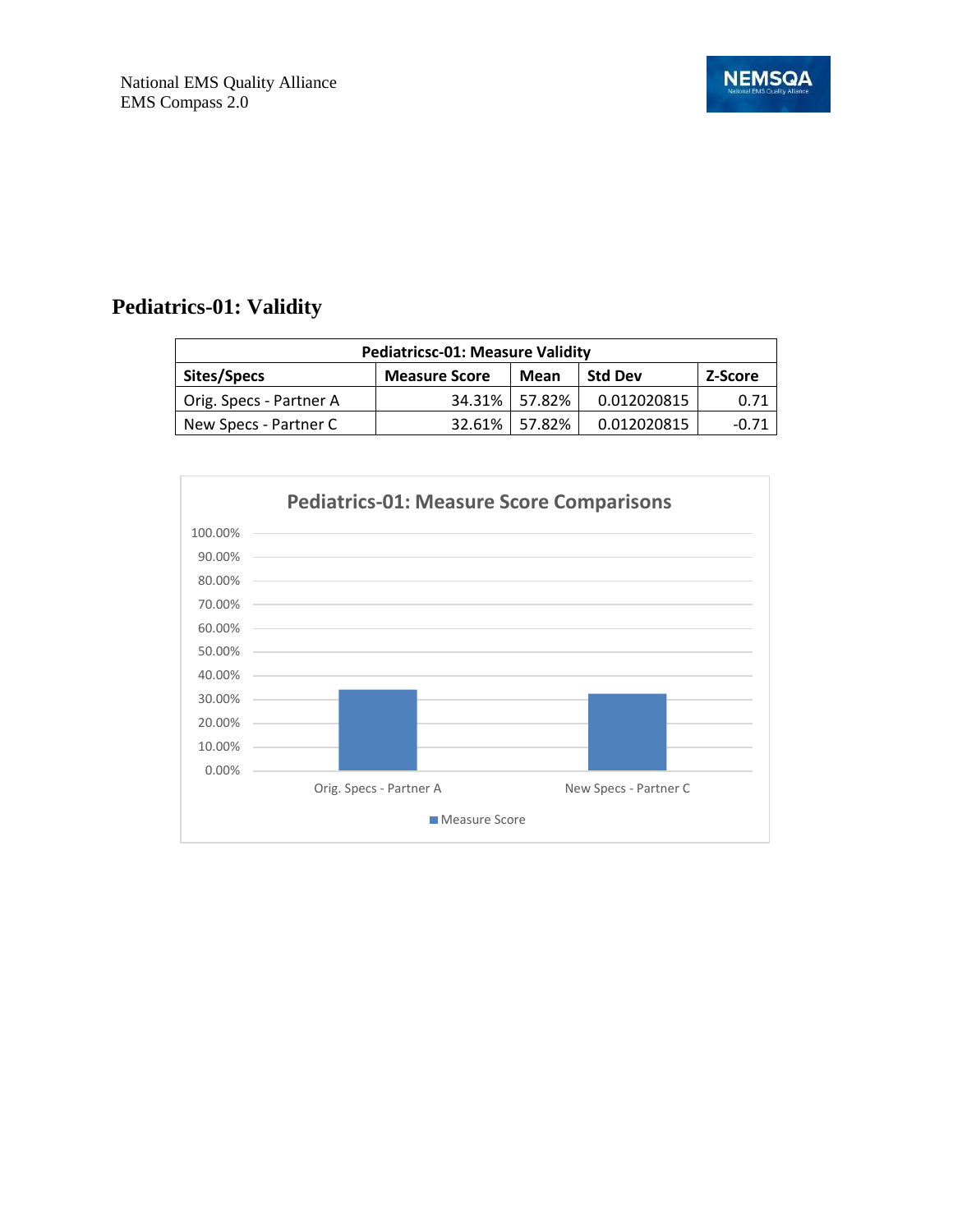| Pediatrics-02 - Measure Reliability |           |             |                      |      |                           |         |  |
|-------------------------------------|-----------|-------------|----------------------|------|---------------------------|---------|--|
| Month                               | Numerator | Denominator | <b>Measure Score</b> | Mean | <b>Standard Deviation</b> | Z-Score |  |
| $Jan-17$                            | 138       | 309         | 45%                  | 36%  | 0.052306568               | 1.65    |  |
| Feb-17                              | 94        | 266         | 35%                  | 36%  | 0.052306568               | $-0.13$ |  |
| $Mar-17$                            | 99        | 253         | 39%                  | 36%  | 0.052306568               | 0.6     |  |
| Apr-17                              | 90        | 247         | 36%                  | 36%  | 0.052306568               | 0.08    |  |
| $May-17$                            | 98        | 253         | 39%                  | 36%  | 0.052306568               | 0.52    |  |
| $Jun-17$                            | 55        | 169         | 33%                  | 36%  | 0.052306568               | $-0.66$ |  |
| Jul-17                              | 37        | 144         | 26%                  | 36%  | 0.052306568               | 1.97    |  |
| Aug-17                              | 65        | 192         | 34%                  | 36%  | 0.052306568               | $-0.41$ |  |
| $Sep-17$                            | 96        | 254         | 38%                  | 36%  | 0.052306568               | 0.34    |  |

#### **Pediatrics-02: Reliability**

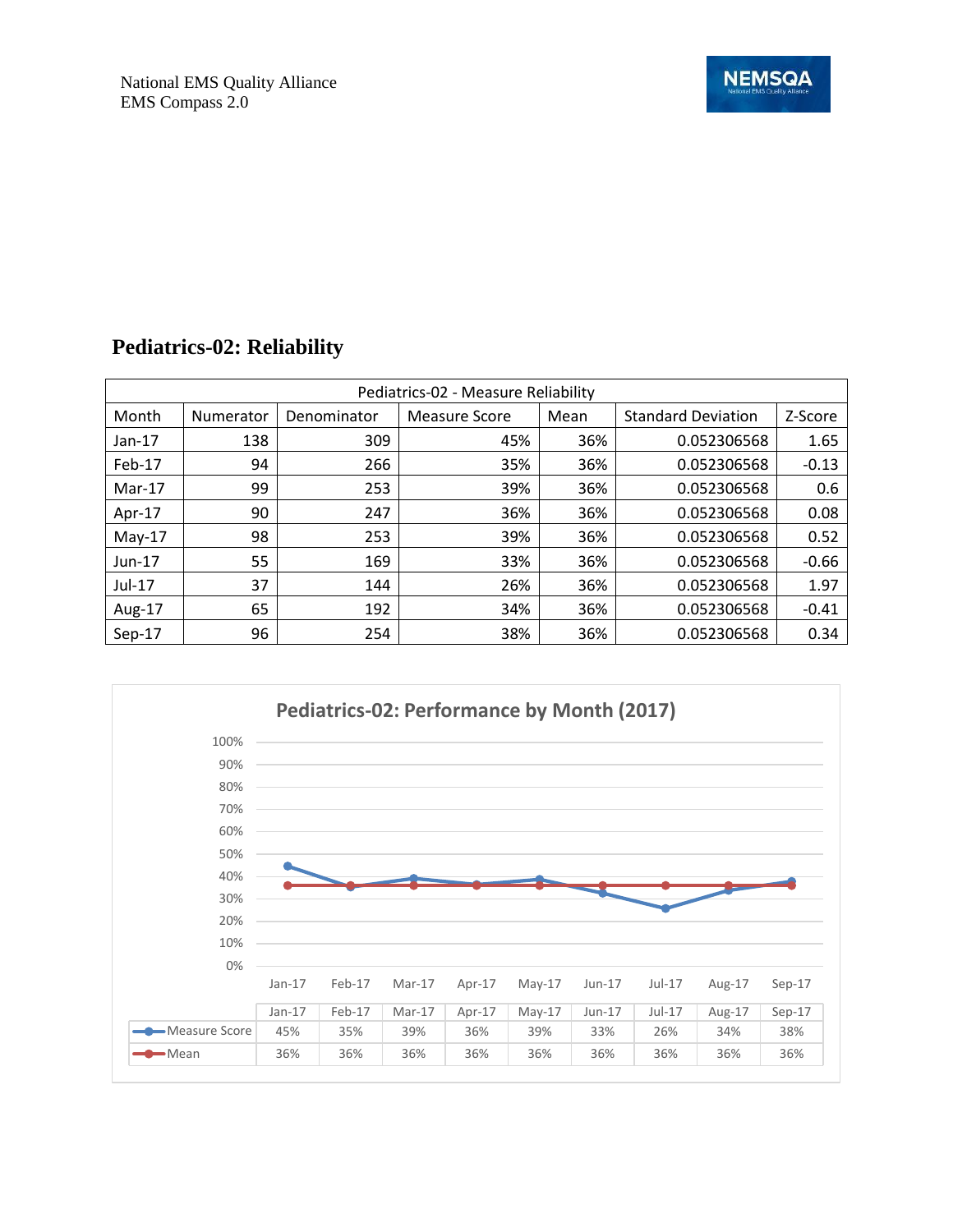

# **Pediatrics-02: Validity**

| <b>Pediatrics-02: Measure Validity</b> |                      |      |                |                |  |  |
|----------------------------------------|----------------------|------|----------------|----------------|--|--|
| Specs/Site                             | <b>Measure Score</b> | Mean | <b>Std Dev</b> | <b>Z-Score</b> |  |  |
| Original Specs - Partner A             | 65%                  | 51%  | 0.14545061     | 0.94           |  |  |
| Original Specs - Partner B             | 53%                  | 51%  | 0.14545061     | 0.11           |  |  |
| New Specs - Partner C                  | 36%                  | 51%  | 0.14545061     | -1.05          |  |  |

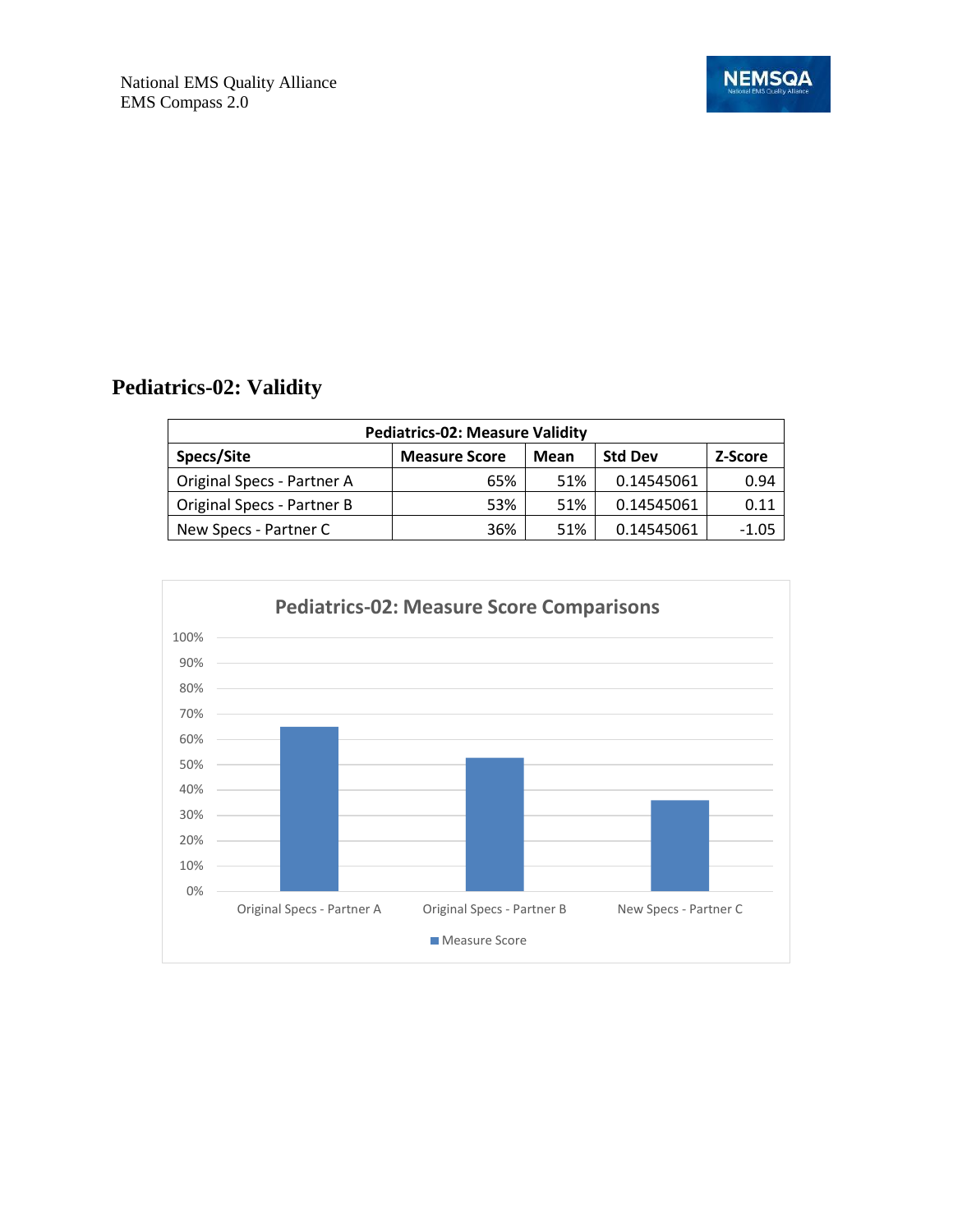| <b>Seizure-02: Reliability</b> |  |  |
|--------------------------------|--|--|
|--------------------------------|--|--|

| Seizure-02 - Measure Reliability |                  |             |                      |             |                           |         |  |
|----------------------------------|------------------|-------------|----------------------|-------------|---------------------------|---------|--|
| <b>Month</b>                     | <b>Numerator</b> | Denominator | <b>Measure Score</b> | <b>Mean</b> | <b>Standard Deviation</b> | Z-Score |  |
| $Jan-17$                         | 40               | 178         | 22.47%               | 23.42%      | 0.017565053               | $-0.54$ |  |
| Feb-17                           | 34               | 132         | 25.76%               | 23.42%      | 0.017565053               | 1.33    |  |
| $Mar-17$                         | 38               | 166         | 22.89%               | 23.42%      | 0.017565053               | $-0.3$  |  |
| Apr-17                           | 33               | 134         | 24.63%               | 23.42%      | 0.017565053               | 0.59    |  |
| $May-17$                         | 47               | 180         | 26.11%               | 23.42%      | 0.017565053               | 1.53    |  |
| $Jun-17$                         | 33               | 156         | 21.15%               | 23.42%      | 0.017565053               | $-1.29$ |  |
| Jul-17                           | 45               | 191         | 23.56%               | 23.42%      | 0.017565053               | 0.08    |  |
| Aug-17                           | 31               | 144         | 21.53%               | 23.42%      | 0.017565053               | $-1.07$ |  |
| $Sep-17$                         | 36               | 159         | 22.64%               | 23.42%      | 0.017565053               | $-0.44$ |  |

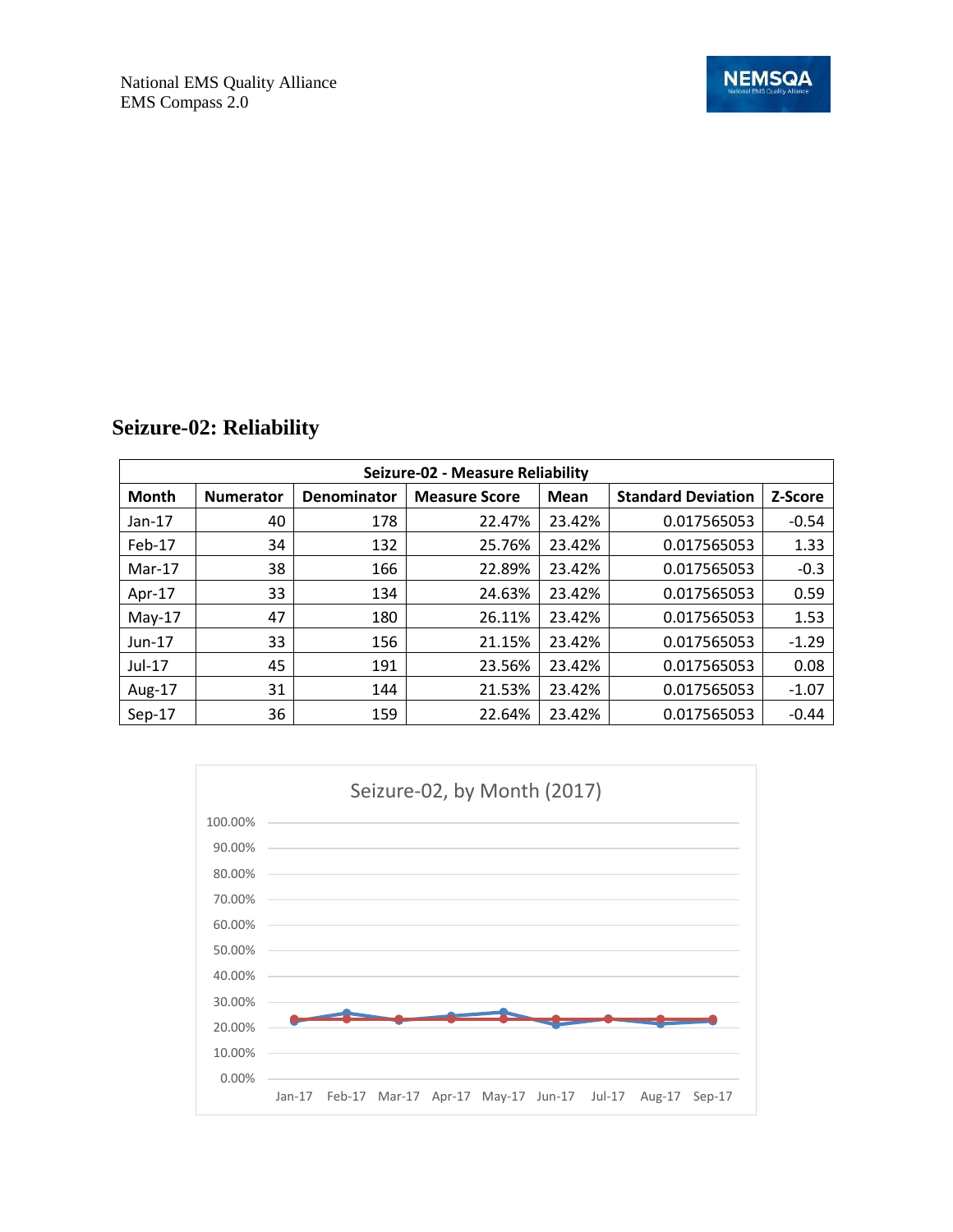

# **Seizure-02: Validity**

| <b>Seizure-02: Measure Validity</b> |                      |      |                |         |  |  |
|-------------------------------------|----------------------|------|----------------|---------|--|--|
| Site/Specs                          | <b>Measure Score</b> | Mean | <b>Std Dev</b> | Z-Score |  |  |
| Original Specs - Partner A          | 57%                  | 42%  | 0.170162315    | 0.89    |  |  |
| Original Specs - Partner B          | 45%                  | 42%  | 0.170162315    | 0.19    |  |  |
| New Specs: Partner C                | 23%                  | 42%  | 0.170162315    | $-1.08$ |  |  |

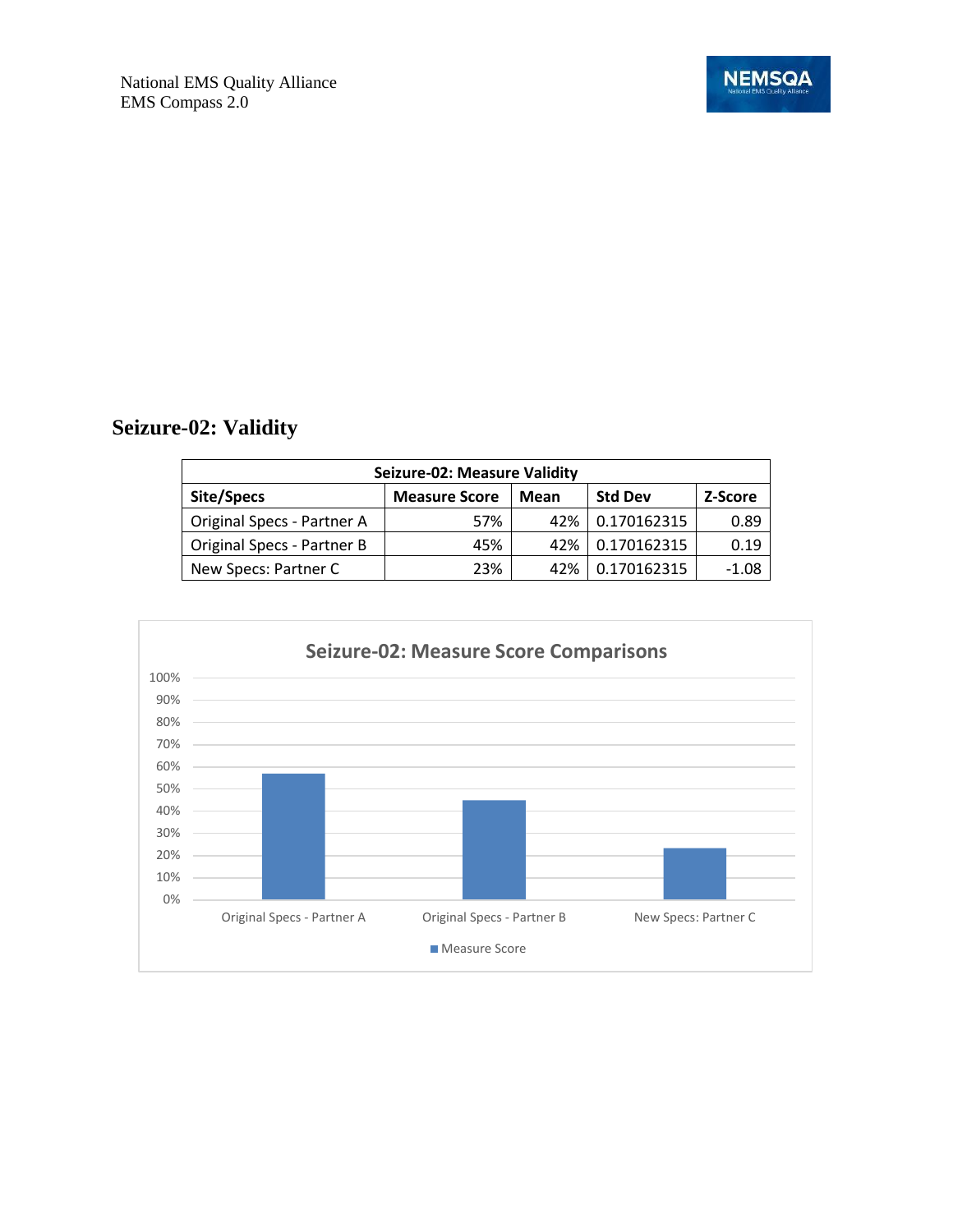| <b>Stroke-01 - Measure Reliability</b> |                  |             |                      |        |                           |         |  |
|----------------------------------------|------------------|-------------|----------------------|--------|---------------------------|---------|--|
| <b>Month</b>                           | <b>Numerator</b> | Denominator | <b>Measure Score</b> | Mean   | <b>Standard Deviation</b> | Z-Score |  |
| $Jan-17$                               | 196              | 536         | 36.57%               | 36.71% | 0.025166676               | 0.09    |  |
| Feb-17                                 | 152              | 455         | 33.41%               | 36.71% | 0.025166676               | $-1.49$ |  |
| Mar-17                                 | 171              | 468         | 36.54%               | 36.71% | 0.025166676               | 0.09    |  |
| Apr-17                                 | 184              | 457         | 40.26%               | 36.71% | 0.025166676               | 1.27    |  |
| $May-17$                               | 177              | 447         | 39.60%               | 36.71% | 0.025166676               | 1.27    |  |
| Jun-17                                 | 155              | 423         | 36.64%               | 36.71% | 0.025166676               | 0.09    |  |
| $Jul-17$                               | 155              | 404         | 38.37%               | 36.71% | 0.025166676               | 0.48    |  |
| Aug-17                                 | 154              | 425         | 36.24%               | 36.71% | 0.025166676               | $-0.31$ |  |
| Sep-17                                 | 110              | 336         | 32.74%               | 36.71% | 0.025166676               | $-1.49$ |  |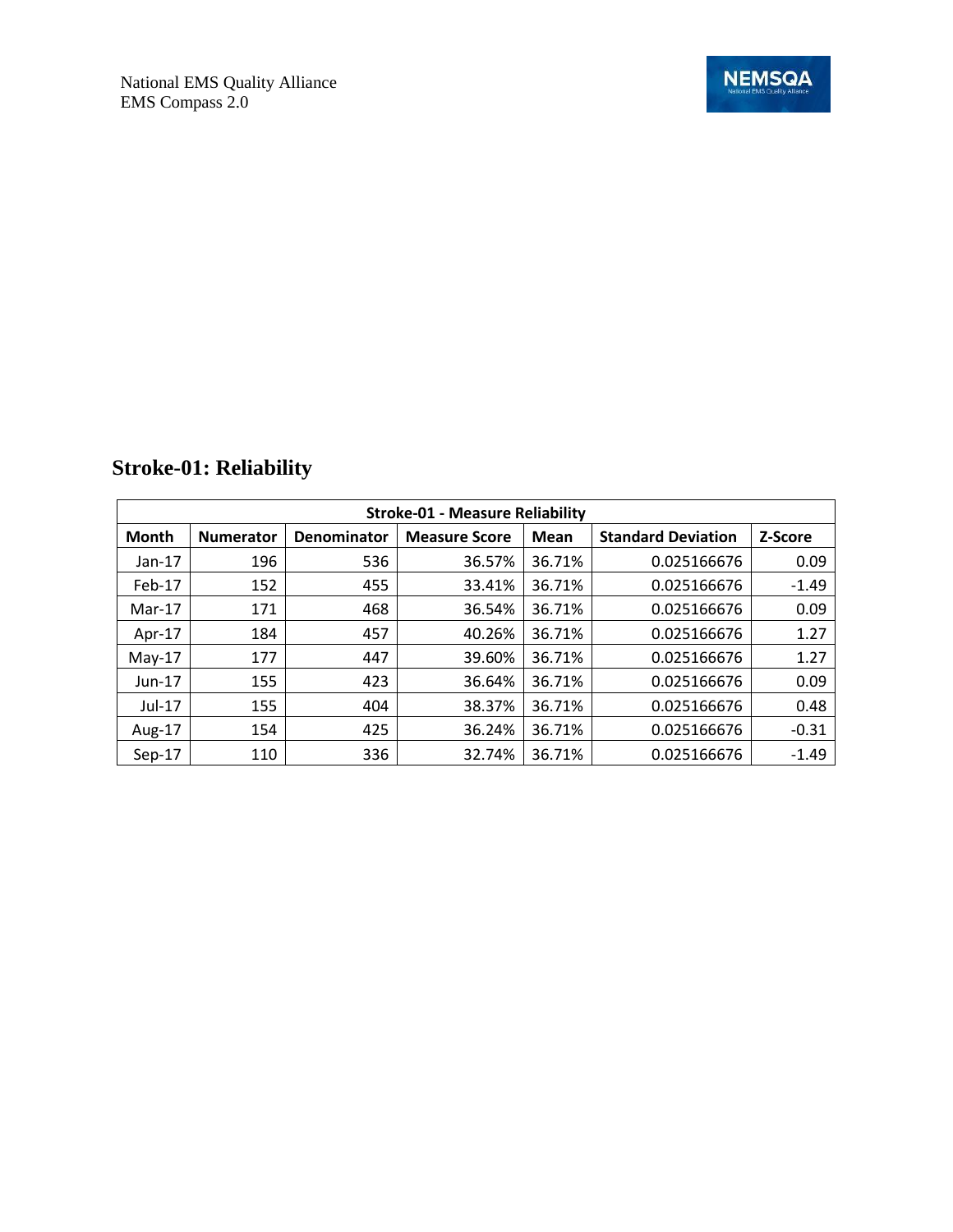



#### **Stroke-01: Validity**

| <b>Stroke-01 - Measure Validity</b> |                      |        |                           |         |  |  |
|-------------------------------------|----------------------|--------|---------------------------|---------|--|--|
| Specs/Site                          | <b>Measure Score</b> | Mean   | <b>Standard Deviation</b> | Z-Score |  |  |
| Orig. Specs - Partner A             | 57.00%               | 52.23% | 0.107675847               | 0.44    |  |  |
| Orig. Specs - Partner B             | 45.30%               | 52.23% | 0.107675847               | $-0.65$ |  |  |
| Orig. Specs - 2017 - Partner C      | 62%                  | 52.23% | 0.107675847               | 0.91    |  |  |
| Orig. Specs - 2018 - Partner C      | 60%                  | 52.23% | 0.107675847               | 0.72    |  |  |
| New Specs - Partner C               | 36.83%               | 52.23% | 0.107675847               | $-1.43$ |  |  |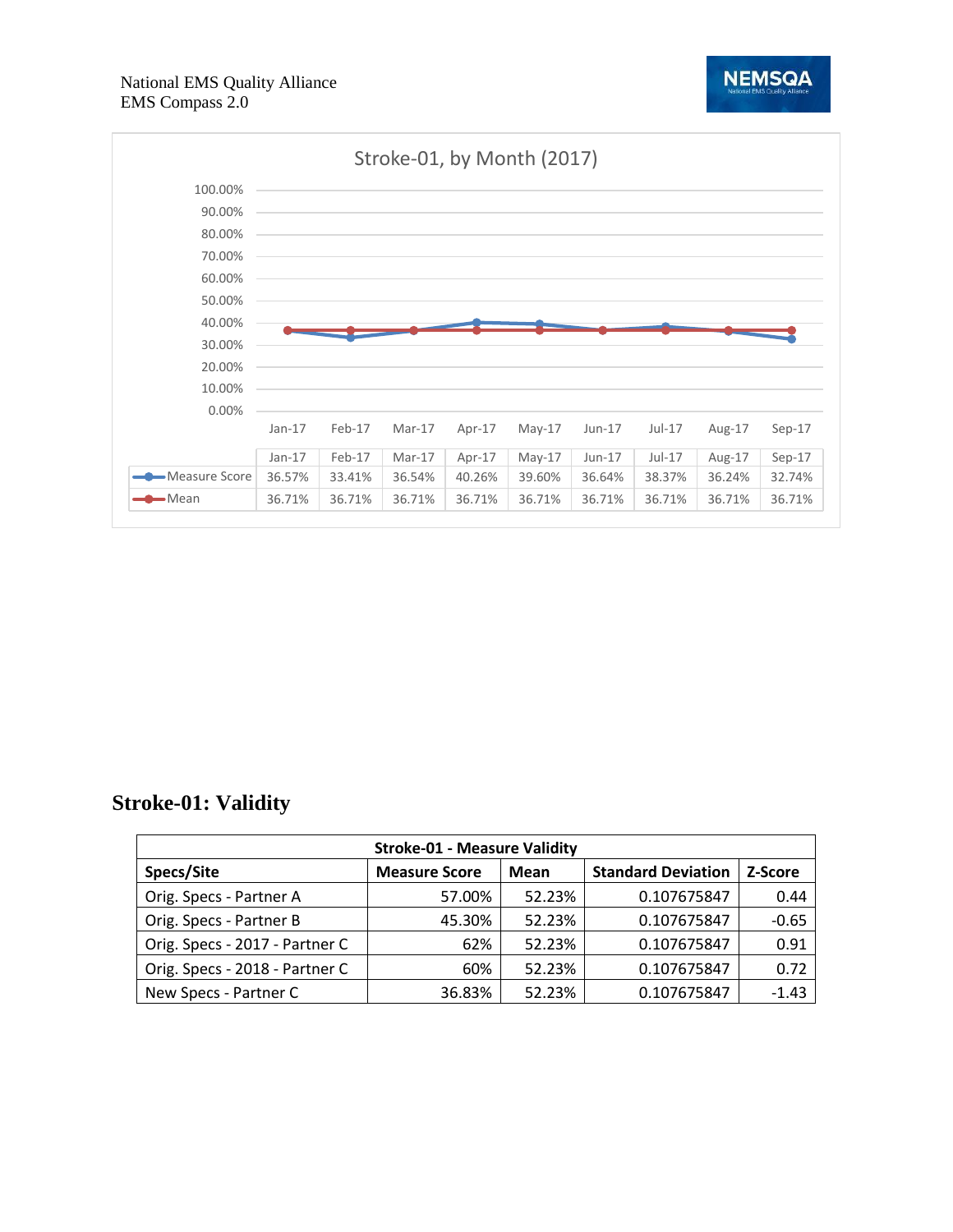

**NEMSQA** 

# **Trauma-01: Reliability**

| Trauma-01 - Measure Reliability |                                                                 |      |        |        |                           |         |  |
|---------------------------------|-----------------------------------------------------------------|------|--------|--------|---------------------------|---------|--|
| <b>Month</b>                    | Denominator<br><b>Measure Score</b><br>Mean<br><b>Numerator</b> |      |        |        | <b>Standard Deviation</b> | Z-Score |  |
| $Jan-17$                        | 3189                                                            | 7776 | 41.01% | 41.95% | 0.015368451               | $-0.63$ |  |
| Feb-17                          | 2562                                                            | 6294 | 40.71% | 41.95% | 0.015368451               | $-0.63$ |  |
| $Mar-17$                        | 2816                                                            | 6907 | 40.77% | 41.95% | 0.015368451               | $-0.63$ |  |
| Apr- $17$                       | 2904                                                            | 7085 | 40.99% | 41.95% | 0.015368451               | $-0.63$ |  |
| $May-17$                        | 3270                                                            | 7656 | 42.71% | 41.95% | 0.015368451               | 0.63    |  |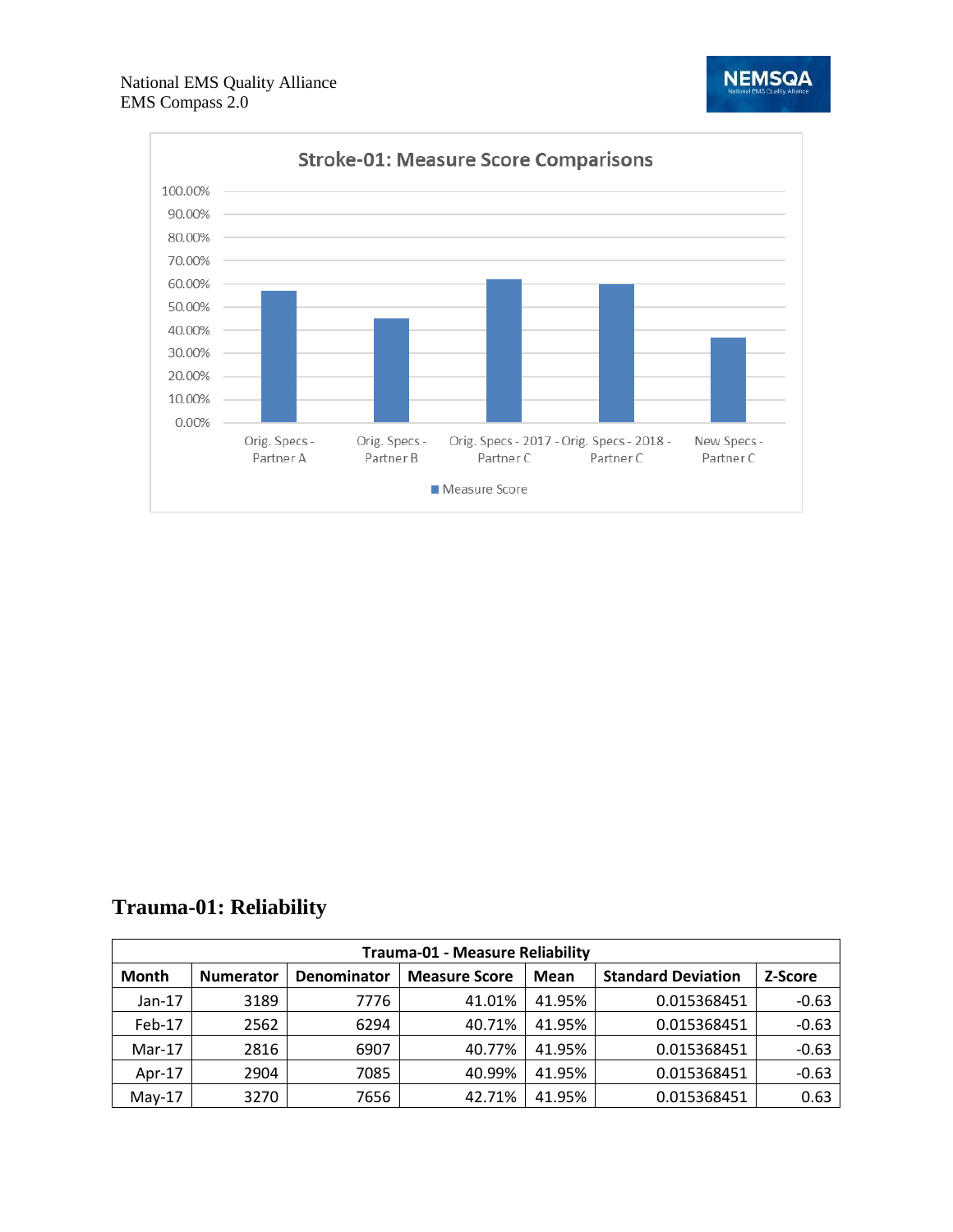**NEMSQA** 

National EMS Quality Alliance EMS Compass 2.0

| Jun-17   | 3145 | 7235 | 43.47% | 41.95% | 0.015368451 | 0.63    |
|----------|------|------|--------|--------|-------------|---------|
| Jul-17   | 3473 | 7785 | 44.61% | 41.95% | 0.015368451 | 1.9     |
| Aug-17   | 3064 | 7117 | 43.05% | 41.95% | 0.015368451 | 0.63    |
| $Sen-17$ | 2458 | 6110 | 40.23% | 41.95% | 0.015368451 | $-1.26$ |



# **Trauma-01: Validity**

| <b>Trauma-01 - Measure Validity</b>                                                |        |        |             |         |  |  |
|------------------------------------------------------------------------------------|--------|--------|-------------|---------|--|--|
| Specs/Site<br><b>Standard Deviation</b><br><b>Measure Score</b><br>Z-Score<br>Mean |        |        |             |         |  |  |
| Orig. Specs - Partner A                                                            | 64.00% | 49.77% | 0.136889371 | 1.04    |  |  |
| Orig. Specs - Partner B                                                            | 29.90% | 49.77% | 0.136889371 | $-1.45$ |  |  |
| Orig. Specs - 2017 - Partner C                                                     | 56.00% | 49.77% | 0.136889371 | 0.45    |  |  |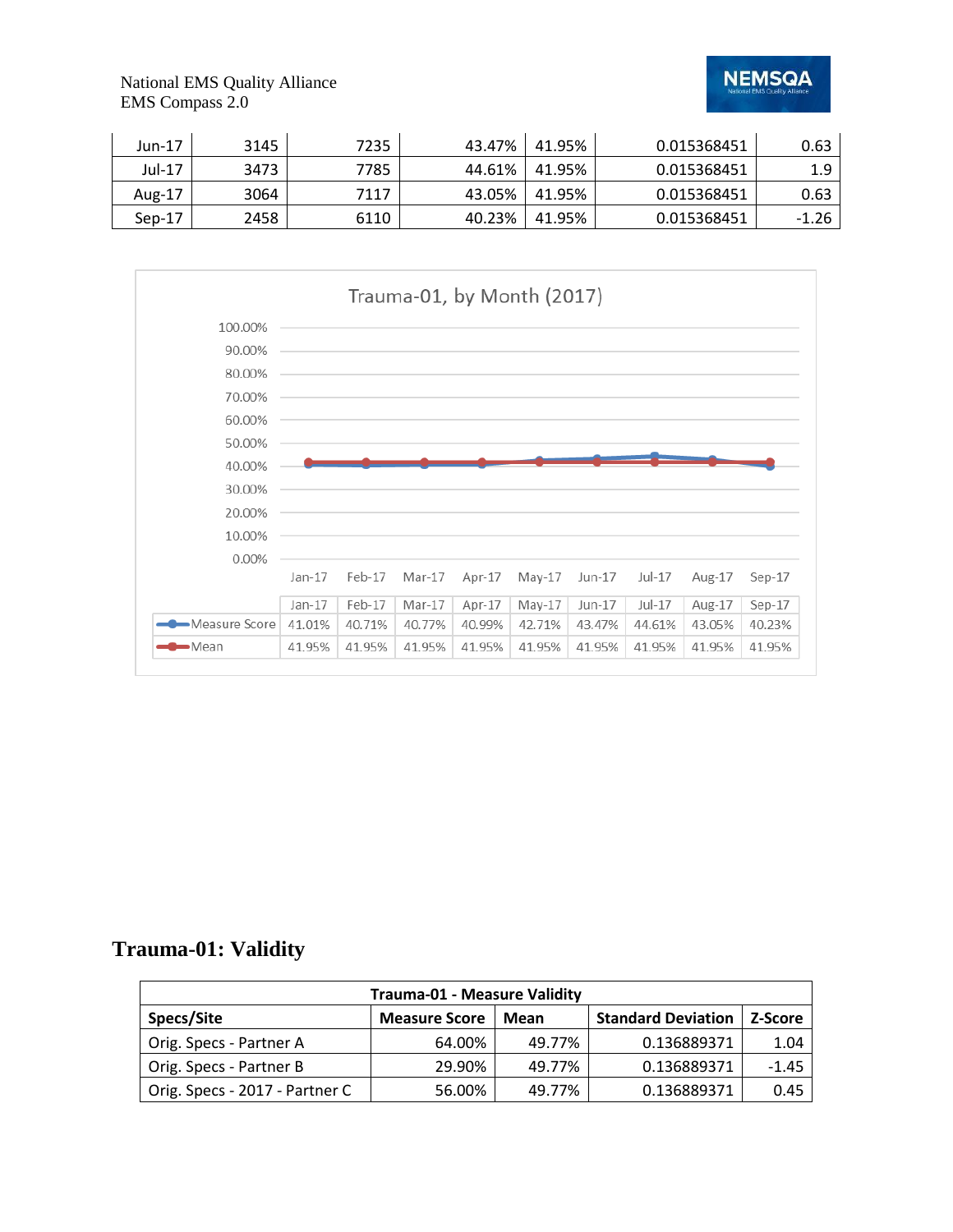#### National EMS Quality Alliance EMS Compass 2.0



| Orig. Specs - 2018 - Partner C | 57.00% | 49.77% | 0.136889371 |         |
|--------------------------------|--------|--------|-------------|---------|
| New Specs - Partner C          | 41.95% | 49.77% | 0.136889371 | $-0.57$ |



# **Trauma-04: Reliability**

| Trauma-04 - Measure Reliability                                                            |     |      |        |        |  |  |  |
|--------------------------------------------------------------------------------------------|-----|------|--------|--------|--|--|--|
| <b>Month</b><br>Denominator<br><b>Numerator</b><br>Z-Score<br><b>Measure Score</b><br>Mean |     |      |        |        |  |  |  |
| Jan-17                                                                                     | 203 | 1408 | 14.42% | 14.96% |  |  |  |